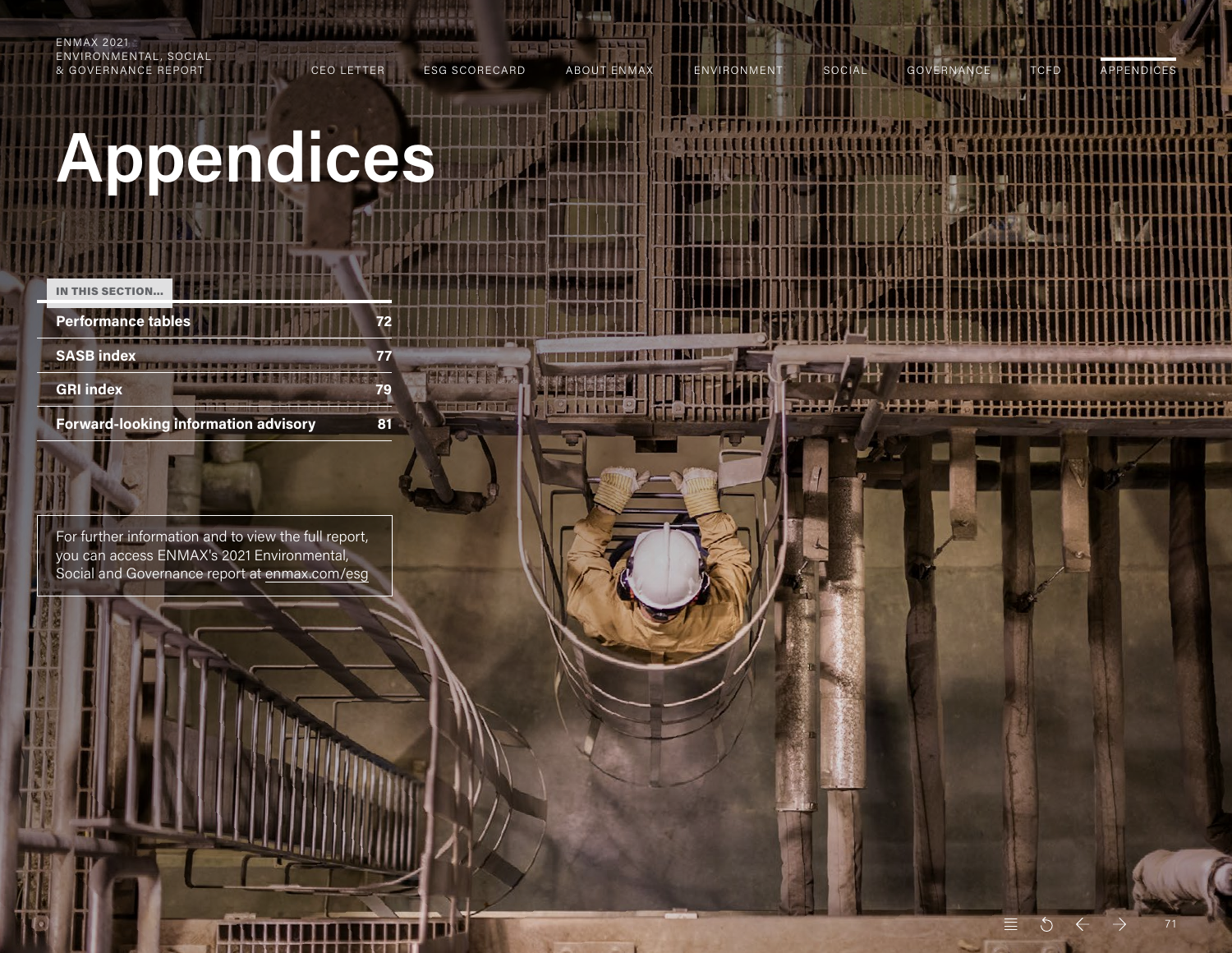#### <span id="page-1-0"></span>**Performance table**

NA = not applicable

NR = not reported

| <b>OPERATIONS</b>                                       | <b>UNIT</b>                  | 2017      | 2018      | 2019      | 2020      | 2021      |
|---------------------------------------------------------|------------------------------|-----------|-----------|-----------|-----------|-----------|
| <b>ELECTRIC UTILITY</b>                                 |                              |           |           |           |           |           |
| Number of customers served                              | number                       | 655,491   | 667,700   | 674,800   | 690,861   | 711,233   |
| Electricity sold to customers in Alberta                | GWh                          | 19,977    | 19,668    | 19,250    | 17,891    | 15,509    |
| Electricity delivered in Calgary service area           | GWh                          | 9,500     | 9,520     | 9,332     | 9,050     | 9,186     |
| <b>POWER GENERATION</b>                                 |                              |           |           |           |           |           |
| Generation capacity, equity based                       | <b>MW</b>                    | 1,614     | 1,506     | 1,506     | 1,509     | 1,512     |
| Net energy output (electricity generated), equity based | MWh                          | 7,075,048 | 7,869,096 | 7,889,814 | 8,372,680 | 8,505,430 |
| Natural gas                                             | <b>MWh</b>                   | 6,441,223 | 7,256,454 | 7,309,027 | 7,636,598 | 7,857,367 |
| Wind                                                    | <b>MWh</b>                   | 633,825   | 604,230   | 570,769   | 713,197   | 640,238   |
| District Energy <sup>1</sup>                            | <b>MWh</b>                   | <b>NR</b> | 8,412     | 10,018    | 22,885    | 7,825     |
| <b>TRANSMISSION AND DISTRIBUTION</b>                    |                              |           |           |           |           |           |
| Total km wire in Calgary                                | km                           | 9,596     | 9,751     | 9,908     | 9,694     | 9,891     |
| Number of distribution transformers                     | number                       | 52,644    | 53,540    | 54,258    | 54,754    | 58,541    |
| Number of utility poles                                 | number                       | 61,699    | 61,413    | 61,408    | 65,054    | 65,299    |
|                                                         |                              |           |           |           |           |           |
| <b>ENVIRONMENT</b>                                      | <b>UNIT</b>                  | 2017      | 2018      | 2019      | 2020      | 2021      |
| <b>GHG EMISSIONS (EQUITY)<sup>2</sup></b>               |                              |           |           |           |           |           |
| Scope 1 emissions                                       | kilotonnes CO <sub>2</sub> e | 2,510     | 2,880     | 2,899     | 2,975     | 3,125     |
| Scope 2 emissions                                       | kilotonnes CO <sub>2</sub> e | 18        | 15        | 14        | 25        | 24        |
| <b>Total GHG emissions</b>                              | kilotonnes CO <sub>2</sub> e | 2,528     | 2,895     | 2,913     | 3,000     | 3,134     |
| GHG emissions intensity (scope 1 only)                  | tCO <sub>2</sub> e/MWh       | 0.39      | 0.39      | 0.39      | 0.39      | 0.37      |
| <b>GHG EMISSIONS (OPERATIONAL CONTROL)3</b>             |                              |           |           |           |           |           |
| Scope 1 emissions                                       | kilotonnes CO <sub>2</sub> e | 2,707     | 3,262     | 3,362     | 3,475     | 3,451     |
| Scope 2 emissions                                       | kilotonnes CO <sub>2</sub> e | 17        | 13        | 13        | 21        | 21        |
| GHG emissions intensity (scope 1 only)                  | tCO <sub>2</sub> e/MWh       | 0.37      | 0.38      | 0.38      | 0.37      | 0.37      |
|                                                         |                              |           |           |           |           |           |

**NMAX** completed e sale of its District ergy Centre facility May 2021. e report GHG

nissions based on ancial ownership quity) which means e include ENMAX's oportional share of e emissions from our hepard Energy Centre, 50 per cent from our Balzac facility, and GHG nissions associated ith structured power greements such **Energy Service** areements in which **NMAX** is responsible r carbon compliance obligations. Following is principle, our 2015 baseline includes GHG nissions related to ur Power Purchase greements (PPAs). ur GHG emissions om 2017-2020 have een restated since the publication of our 2020 **SG** report to account for anges in methodology. e changes represent ss than 1 per cent of ur total GHG emissions. allow comparability

ith historical formation, we also ovide GHG emissions nder operational ntrol which means 00 per cent of GHG emissions from cilities which we operate regardless of ancial ownership.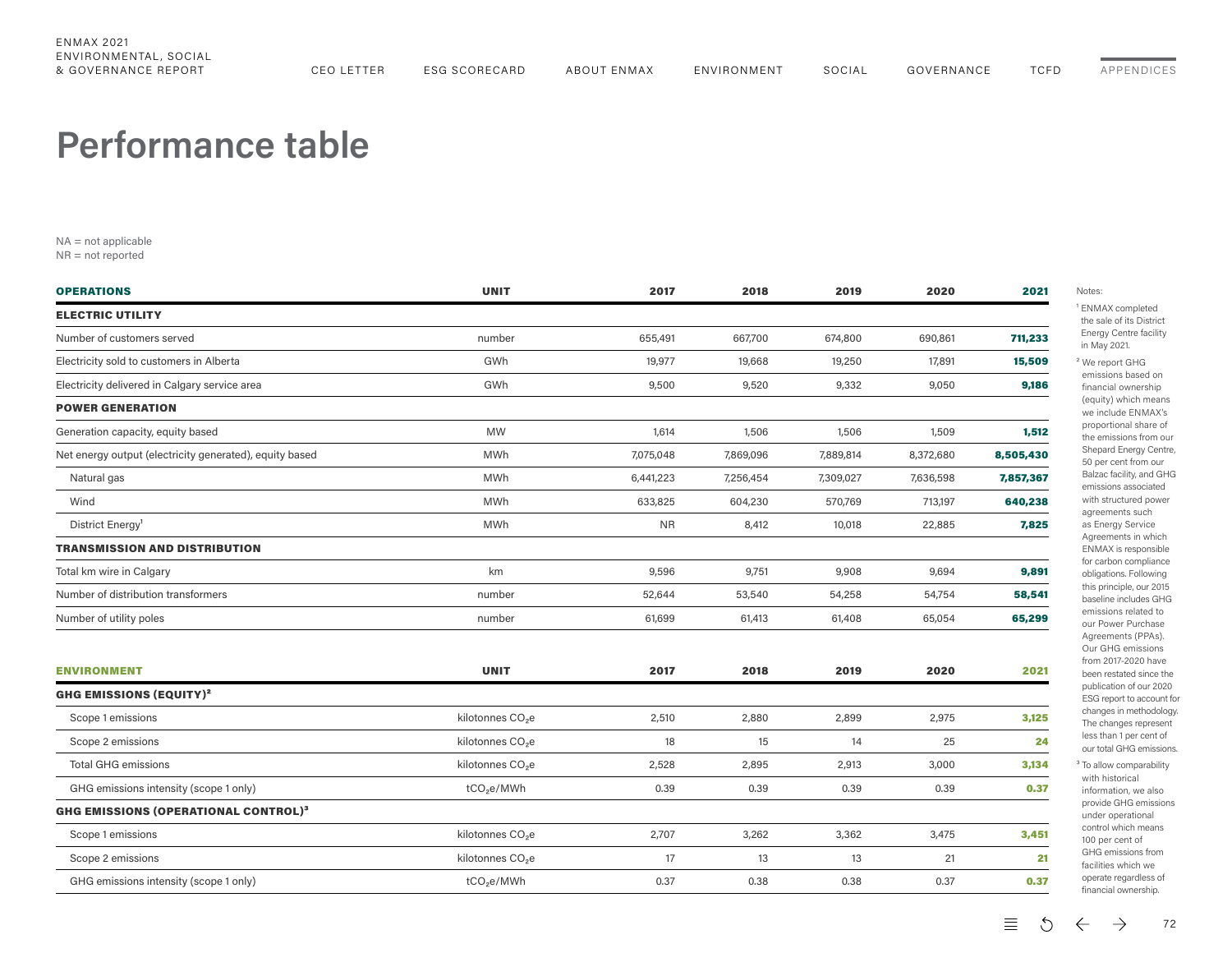<span id="page-2-0"></span>

| <b>ENMAX 2021</b><br>ENVIRONMENTAL, SOCIAL |            |               |             |             |        |            |             |            |
|--------------------------------------------|------------|---------------|-------------|-------------|--------|------------|-------------|------------|
| & GOVERNANCE REPORT                        | CEO LETTER | ESG SCORECARD | ABOUT ENMAX | ENVIRONMENT | SOCIAL | GOVERNANCE | <b>TCFD</b> | APPENDICES |

| <b>ENVIRONMENT CONT'D</b>                                                              | <b>UNIT</b>                  | 2017        | 2018                | 2019        | 2020                | 2021      |
|----------------------------------------------------------------------------------------|------------------------------|-------------|---------------------|-------------|---------------------|-----------|
| Scope 1 GHG emissions by source (ENMAX Energy only)                                    |                              |             |                     |             |                     |           |
| Natural gas combustion                                                                 | tonnes CO <sub>2</sub> e     | 2,698,771   | 3,254,004           | 3,352,027   | 3,452,622           | 3,427,566 |
| Fugitive                                                                               | tonnes CO <sub>2</sub> e     | 510         | 887                 | 1,336       | 818                 | 590       |
| Fleet <sup>4</sup>                                                                     | tonnes CO <sub>2</sub> e     | 74          | 50                  | 153         | 25                  |           |
| SF <sub>6</sub>                                                                        | tonnes CO <sub>2</sub> e     | $\mathbf 0$ | $\mathbf 0$         | $\mathbf 0$ | $\mathbf 0$         | $\bullet$ |
| Flaring                                                                                | tonnes CO <sub>2</sub> e     | <b>NR</b>   | <b>NR</b>           | <b>NR</b>   | <b>NR</b>           | <b>NR</b> |
| Other                                                                                  | tonnes CO <sub>2</sub> e     | $\mathbf 0$ | $\mathsf{O}\xspace$ | $\mathbf 0$ | $\mathsf{O}\xspace$ | $\bullet$ |
| <b>ENERGY TRANSITION</b>                                                               |                              |             |                     |             |                     |           |
| Scope 1 GHG emissions covered under emissions-limiting regulations <sup>5</sup>        | per cent                     | <b>NR</b>   | <b>NR</b>           | <b>NR</b>   | 100%                | 100%      |
| Scope 1 GHG emissions covered under emissions-reporting regulations                    | per cent                     | <b>NR</b>   | <b>NR</b>           | <b>NR</b>   | 100%                | 100%      |
| <b>GRID RESILIENCY</b>                                                                 |                              |             |                     |             |                     |           |
| Investment in Calgary's Transmission and Distribution (T&D)<br>System and other assets | \$ million                   | 290         | 228                 | 305         | 259                 | 253       |
| <b>RELIABILITY AND AVAILABILITY</b>                                                    |                              |             |                     |             |                     |           |
| System Average Interruption Duration Index (SAIDI)                                     | hours                        | 0.47        | 0.54                | 0.42        | 0.47                | 0.53      |
| System Average Interruption Frequency Index (SAIFI)                                    | # interruptions per customer | 0.64        | 0.80                | 0.72        | 0.54                | 0.62      |
| Average generation plant availability factor                                           | per cent                     | 95.3        | 93.4                | 93.3        | 98.7                | 91.9      |
| AIR QUALITY <sup>6</sup>                                                               |                              |             |                     |             |                     |           |
| NO <sub>x</sub> intensity                                                              | kg/MWh                       | 0.26        | 0.23                | 0.25        | 0.27                | 0.24      |
| $NOx$ (excluding $N2O$ )                                                               | tonnes                       | 1,203       | 1,657               | 1,612       | 1,926               | 2,102     |
| Particulate matter (PM10)                                                              | tonnes                       | 25          | 14                  | 15          | 15                  | 12        |
| SO <sub>x</sub>                                                                        | tonnes                       | 13          | 16                  | 16          | 17                  | 13        |
| NO <sub>x</sub> in or near areas of dense population                                   | tonnes                       | 933         | 1,253               | 1,231       | 1,312               | 1,637     |
| $PM_{10}$ in or near areas of dense population                                         | tonnes                       | 11          | 13                  | 13          | 14                  | 10        |
| SOx in or near areas of dense population                                               | tonnes                       | 12          | 15                  | 15          | 15                  | 10        |

ing in 2021, ated emissions previous years cluded under ENMAX Energy) are included in corporate

emissions. ons-limiting ions include tax.

ility data is to air emissions ower generation s.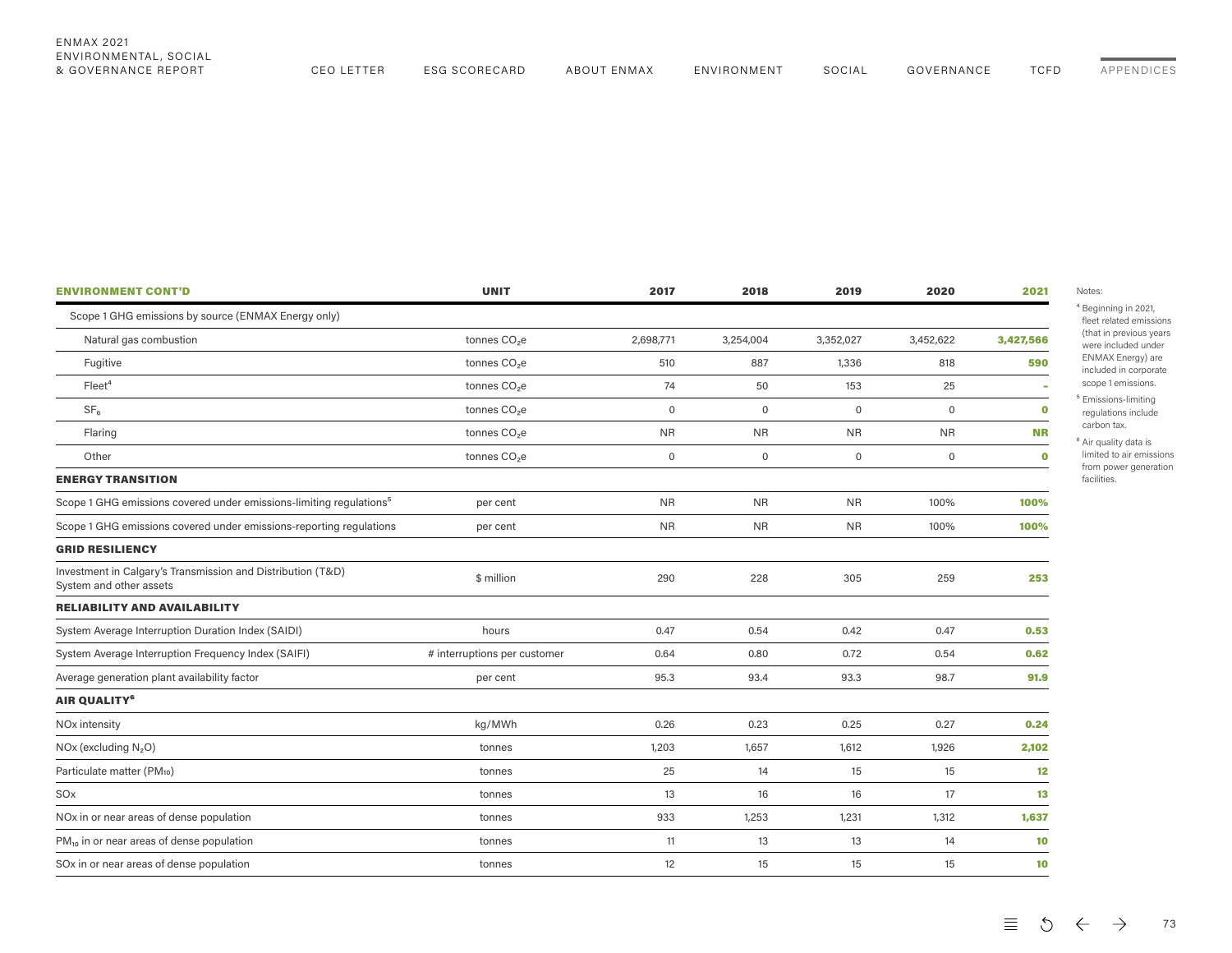| <b>ENVIRONMENT CONT'D</b>                                               | <b>UNIT</b>                       | 2017                | 2018                | 2019                | 2020                | 2021         |
|-------------------------------------------------------------------------|-----------------------------------|---------------------|---------------------|---------------------|---------------------|--------------|
| <b>WATER MANAGEMENT</b>                                                 |                                   |                     |                     |                     |                     |              |
| Water consumption intensity <sup>7</sup>                                | $m^3/MWh$                         | 0.71                | 0.70                | 0.69                | 0.69                | 0.67         |
| Water consumption <sup>8</sup>                                          | million $m3$                      | 5.24                | 6.06                | 6.18                | 6.57                | 6.14         |
| Total water withdrawn                                                   | million $m3$                      | 7.12                | 7.51                | 7.61                | 8.11                | 7.66         |
| Fresh                                                                   | million $m3$                      | 1.50                | 1.97                | 2.09                | 2.10                | 2.28         |
| Non-potable (reclaimed)                                                 | million $m3$                      | 5.62                | 5.54                | 5.52                | 6.00                | 5.37         |
| Total water discharged                                                  | million $m3$                      | 1.84                | 1.41                | 1.40                | 1.53                | 1.49         |
| <b>SPILLS<sup>9</sup></b>                                               |                                   |                     |                     |                     |                     |              |
| Significant spills, number                                              | number                            | $\mathsf{O}\xspace$ | $\mathsf{O}\xspace$ | $\mathbf{1}$        | 2                   | $\mathbf{3}$ |
| Significant spills, volume                                              | litres                            | $\mathsf{O}\xspace$ | $\mathsf{O}\xspace$ | 552                 | 2,516               | 2,177        |
|                                                                         |                                   |                     |                     |                     |                     |              |
| <b>SOCIAL</b>                                                           | <b>UNIT</b>                       | 2017                | 2018                | 2019                | 2020                | 2021         |
| <b>EMPLOYEE AND CONTRACTOR SAFETY</b>                                   |                                   |                     |                     |                     |                     |              |
| Total recordable incident rate (TRIR)                                   | injuries per 200,000 hours worked | 1.00                | 0.71                | 0.94                | 0.34                | 0.74         |
| Lost time injury frequency                                              | injuries per 200,000 hours worked | 0.27                | 0.13                | 0.20                | 0.07                | 0.45         |
| Fatalities                                                              | number                            | $\mathsf{O}\xspace$ | $\mathsf{O}\xspace$ | $\mathsf{O}\xspace$ | $\mathbb O$         | $\bullet$    |
| Near misses - serious                                                   | number                            | 10                  | 8                   | 6                   | $\mathbf{1}$        | 12           |
| <b>PUBLIC SAFETY</b>                                                    |                                   |                     |                     |                     |                     |              |
| Number of public injuries                                               | number                            | $\mathsf{O}\xspace$ | $\mathsf{O}\xspace$ | $\mathsf{O}\xspace$ | $\mathbb O$         | $\mathbf 0$  |
| Number of public fatalities                                             | number                            | $\mathsf{O}\xspace$ | $\mathsf{O}\xspace$ | $\mathsf 0$         | $\mathsf{O}\xspace$ | $\bullet$    |
| <b>EMPLOYEES</b>                                                        |                                   |                     |                     |                     |                     |              |
| Total number of employees                                               | number                            | 1,801               | 1,744               | 1,797               | 1,692               | 1,651        |
| Employee turnover rate                                                  | per cent                          | 7%                  | 12%                 | 8%                  | 9%                  | 11%          |
| <b>TRAINING AND DEVELOPMENT</b>                                         |                                   |                     |                     |                     |                     |              |
| Average hours of training per year per participant (excludes mandatory) | hours                             | 11                  | 19                  | 12                  | 8                   | 11           |

& GOVERNANCE REPORT CEO LETTER ESG SCORECARD ABOUT ENMAX ENVIRONMENT SOCIAL GOVERNANCE TCFD

<span id="page-3-0"></span>ENMAX 2021

ENVIRONMENTAL, SOCIAL

 $\equiv$  5  $\leftarrow$   $\rightarrow$ 74

[APPENDICES](#page-0-0)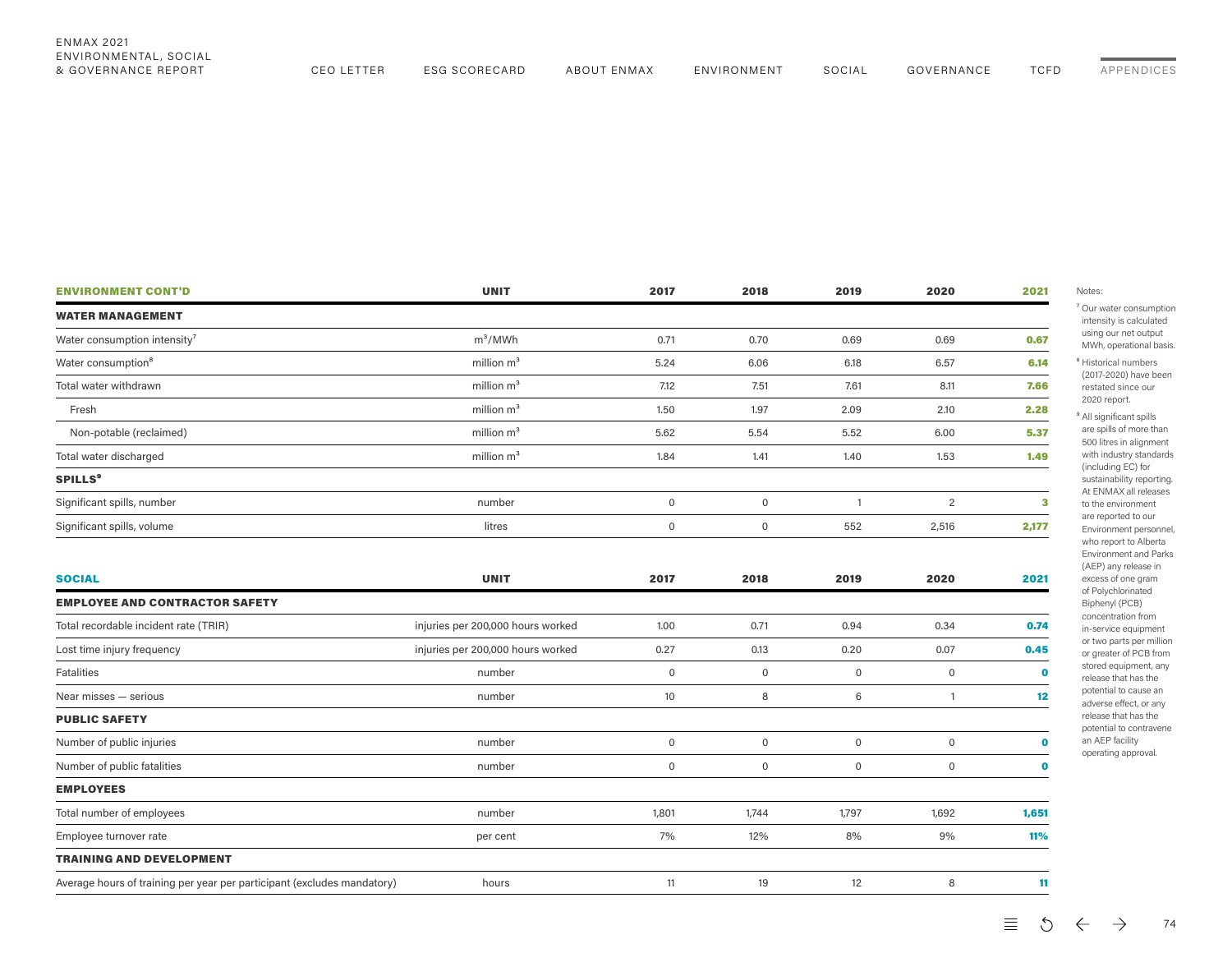| ENMAX 2021<br>ENVIRONMENTAL, SOCIAL<br>& GOVERNANCE REPORT | <b>CEO LETTER</b> | ESG SCORECARD | ABOUT ENMAX | ENVIRONMENT | SOCIAL | GOVERNANCE | <b>TCFD</b> | APPENDICES |
|------------------------------------------------------------|-------------------|---------------|-------------|-------------|--------|------------|-------------|------------|
|                                                            |                   |               |             |             |        |            |             |            |

| <b>SOCIAL CONT'D</b>                                                                                                   | <b>UNIT</b> | 2017                | 2018                | 2019                | 2020                | 2021      |
|------------------------------------------------------------------------------------------------------------------------|-------------|---------------------|---------------------|---------------------|---------------------|-----------|
| <b>DIVERSITY AND INCLUSION</b>                                                                                         |             |                     |                     |                     |                     |           |
| Employees who completed respect in the workplace training                                                              | number      | 250                 | 1,750               | 1,859               | 1,793               | 1,684     |
| Total number of incidents of discrimination reported <sup>10</sup>                                                     | number      | $\mathbf{1}$        | $\mathbf 0$         | $\mathsf{O}\xspace$ | $\mathsf{O}\xspace$ | 1         |
| Women at various levels                                                                                                |             |                     |                     |                     |                     |           |
| Board                                                                                                                  | per cent    | 40%                 | 38%                 | 38%                 | 33%                 | 36%       |
| Sr. Mgmt (Senior VP and above)                                                                                         | per cent    | 60%                 | 50%                 | 67%                 | 50%                 | 50%       |
| <b>Total Workforce</b>                                                                                                 | per cent    | 34%                 | 33%                 | 35%                 | 35%                 | 35%       |
| <b>UNIONS</b>                                                                                                          |             |                     |                     |                     |                     |           |
| Employees covered by a collective bargaining agreement                                                                 | per cent    | 63                  | 62                  | 61                  | 62                  | 63        |
| <b>ENERGY AFFORDABILITY</b>                                                                                            |             |                     |                     |                     |                     |           |
| Number of customer electric disconnections and load limiter<br>installations for nonpayment or vacancies <sup>11</sup> | number      | 22,671              | 19,841              | 14,903              | 6,006               | 14,018    |
| Customers reconnected <sup>12</sup>                                                                                    | number      | <b>NR</b>           | <b>NR</b>           | <b>NR</b>           | 3,869               | 11,540    |
| <b>COMMUNITY INVESTMENT</b>                                                                                            |             |                     |                     |                     |                     |           |
| Community investment                                                                                                   | million \$  | 3.6                 | 3.8                 | 3.5                 | 2.8                 | 3.3       |
| <b>GOVERNANCE</b>                                                                                                      | <b>UNIT</b> | 2017                | 2018                | 2019                | 2020                | 2021      |
| <b>CUSTOMER SATISFACTION</b>                                                                                           |             |                     |                     |                     |                     |           |
| Customer satisfaction                                                                                                  | out of 100% | 82%                 | 86%                 | 86%                 | 90%                 | 87%       |
| <b>ANTI-CORRUPTION AND ANTI-COMPETITION</b>                                                                            |             |                     |                     |                     |                     |           |
| Number of legal cases regarding corrupt practices                                                                      | number      | $\mathsf{O}\xspace$ | $\mathbf 0$         | $\mathsf{O}\xspace$ | $\mathsf{O}\xspace$ | $\bullet$ |
| Number of significant legal actions for anti-competitive, anti-trust behaviour                                         | number      | $\mathbf 0$         | $\mathsf{O}\xspace$ | $\mathsf{O}$        | $\mathsf{O}\xspace$ | $\bullet$ |
| PHYSICAL AND CYBERSECURITY                                                                                             |             |                     |                     |                     |                     |           |
| Number of phishing tests conducted                                                                                     | number      | <b>NR</b>           | $\overline{4}$      | 8                   | 14                  | 11        |
| Employees who received cybersecurity training                                                                          | number      | 1,451               | 1,747               | 1,856               | 1,792               | 1,832     |

¹⁰ One incident was ed in 2021, er, during the ation gathering the complaint ithdrawn. nection cludes both nections ad limiter tions.

> <span id="page-4-0"></span>lisconnections ver than us years due AX halting nection es for most ear due to erral program I to the -19 pandemic.

20 number has estated since blication of our eport. mber of ner electric nects for

yment or cies includes ntial and small ss customers.

econnections, cessarily within S. hections may

ppen due to ed vacancies omer changes ider.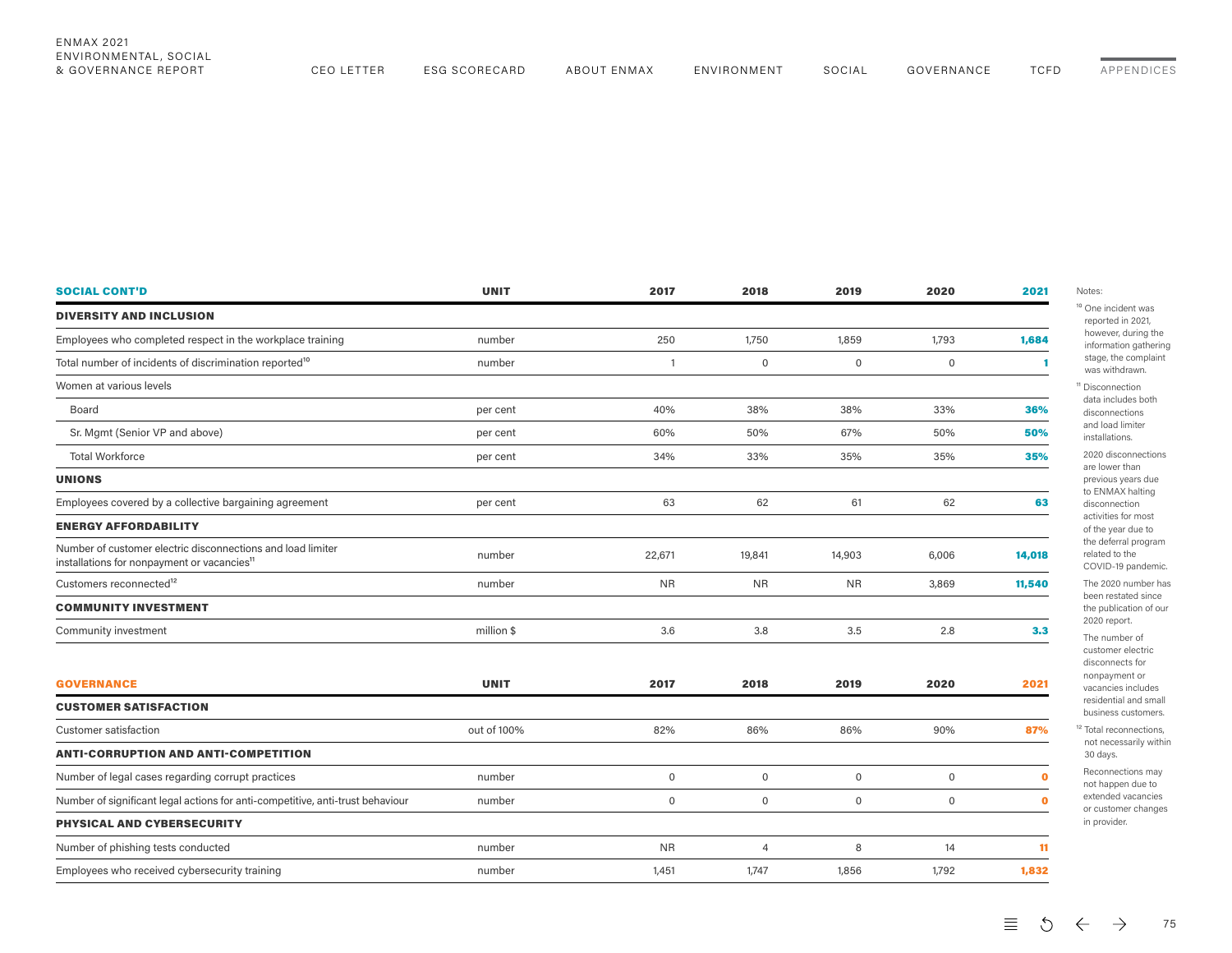## <span id="page-5-0"></span>**Performance table – Versant Power**

NA = not applicable NR = not reported

| <b>COMPANY CONTEXT</b>               | <b>UNIT</b> | 2020    | 2021    |
|--------------------------------------|-------------|---------|---------|
| <b>ELECTRIC UTILITY</b>              |             |         |         |
| Number of customers served           | number      | 166,236 | 162,000 |
| Electricity sold to customers        | GWh         | 1,938   | 1,975   |
| Electricity delivered                | GWh         | 2.103   | 2.165   |
| <b>TRANSMISSION AND DISTRIBUTION</b> |             |         |         |
| Total km wires                       | km          | 12,021  | 12,022  |
| Number of distribution transformers  | number      | 68,000  | 68,000  |

| <b>ENVIRONMENT</b>                                                                            | <b>UNIT</b>                             | 2020      | 2021      |
|-----------------------------------------------------------------------------------------------|-----------------------------------------|-----------|-----------|
| <b>GHG EMISSIONS</b>                                                                          |                                         |           |           |
| Scope 1 emissions                                                                             | tonnes CO <sub>2</sub> e                | <b>NA</b> | <b>NA</b> |
| Scope 2 emissions                                                                             | tonnes CO <sub>2</sub> e                | NA.       | <b>NA</b> |
| <b>SPILLS</b>                                                                                 |                                         |           |           |
| Significant spills, number                                                                    | number                                  | $\Omega$  | o         |
| Significant spills, volume                                                                    | litres                                  | $\Omega$  | 0         |
| <b>RELIABILITY</b>                                                                            |                                         |           |           |
| System Average Interruption Duration Index<br>(SAIDI)                                         | hours                                   | 5.03      | 3.63      |
| System Average Interruption Frequency Index<br>(SAIFI)                                        | number of interruptions<br>per customer | 2.27      | 1.97      |
| <b>Customer Average Interruption Duration Index</b><br>(CAIDI), inclusive of major event days | hours                                   | 2.21      | 1.84      |
|                                                                                               |                                         |           |           |

| <b>SOCIAL</b>                                                            | <b>UNIT</b>                                    | 2020      | 2021     |  |
|--------------------------------------------------------------------------|------------------------------------------------|-----------|----------|--|
| <b>ENERGY AFFORDABILITY</b>                                              |                                                |           |          |  |
| Number of residential customer electric<br>disconnections for nonpayment | number                                         | 65        | 1,292    |  |
| Number of residential customer electric<br>disconnections reconnected    | number                                         | 6         | 962      |  |
| <b>EMPLOYEES</b>                                                         |                                                |           |          |  |
| Total number of employees                                                | number                                         | 433       | 454      |  |
| Number of employees covered by collective<br>bargaining agreements       | number                                         | 55%       | 51%      |  |
| <b>EMPLOYEE AND CONTRACTOR SAFETY</b>                                    |                                                |           |          |  |
| Proactive Incident Report (PAIR) Rate                                    | proactive measures per<br>200,000 hours worked | 867       | 1,020    |  |
| Total recordable incident rate (TRIR)                                    | injuries per 200,000<br>hours worked           | 0.94      | 0.67     |  |
| Lost time injury frequency rate                                          | injuries per 200,000<br>hours worked           | 0.00      | 0.00     |  |
| <b>Fatalities</b>                                                        | number                                         | $\Omega$  | $\bf{0}$ |  |
| High potential near misses                                               | number                                         | 0         | 3        |  |
| <b>DIVERSITY AND INCLUSION</b>                                           |                                                |           |          |  |
| Women in the workforce                                                   | per cent                                       | <b>NR</b> | 31       |  |
| <b>COMMUNITIES</b>                                                       |                                                |           |          |  |
| Community investment                                                     | USD <sub>\$</sub>                              | <b>NR</b> | 462,189  |  |
| Volunteered hours                                                        | hours                                          | 600       | 298      |  |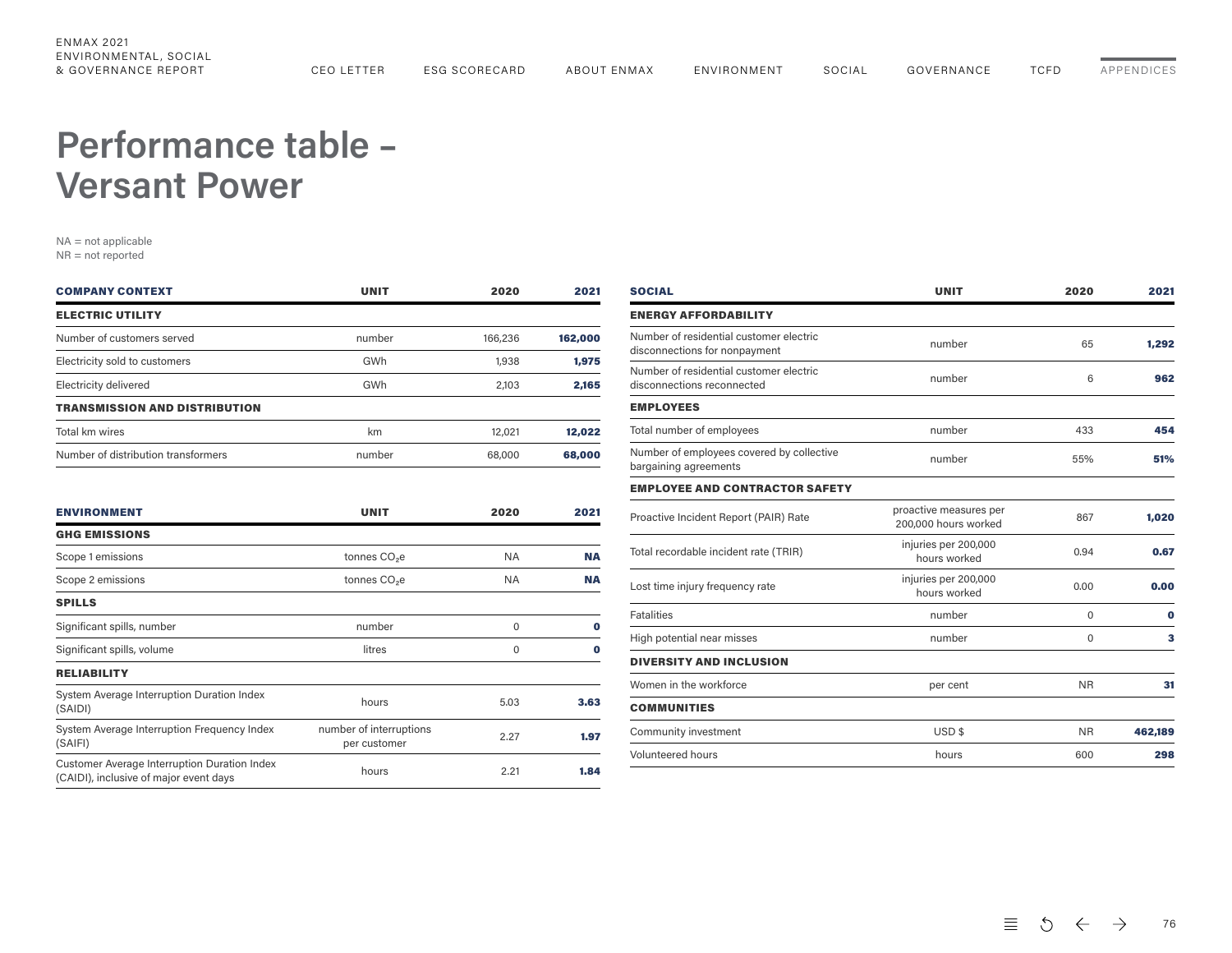# <span id="page-6-0"></span>**SASB index**

Below are the metrics and references to qualitative descriptions in this report that align with the Sustainability Accounting Standards Board standard for electric utilities and power generators. The Sustainability Accounting Standards Board is a non-profit organization with the goal of enabling businesses around the world to identify, manage and communicate financially-material sustainability information to their shareholders and providers of capital. This excludes Versant Power.

| <b>SASB INDEX</b>  | <b>SASB SUGGESTED DISCLOSURES</b>                                                                                                                       | <b>2021 DATA</b>            |
|--------------------|---------------------------------------------------------------------------------------------------------------------------------------------------------|-----------------------------|
|                    | GHG GAS EMISSIONS & ENERGY RESOURCE PLANNING ELECTRIC UTILITY                                                                                           |                             |
| IF-EU-110a.1       | Gross global scope 1 emissions (operational control) [tonnes CO <sub>2</sub> e]                                                                         | 3,450,567                   |
| IF-EU-110a.1       | Gross global scope 1 emissions (equity) [tonnes CO <sub>2</sub> e]                                                                                      | 3,125,467                   |
| IF-EU-110a.1       | Percentage of scope 1 emissions covered under<br>emissions-limiting regulations                                                                         | 100%                        |
| IF-EU-110a.1       | Percentage of scope 1 emissions covered under<br>emissions-reporting regulations                                                                        | 100%                        |
| IF-EU-110a.2       | Greenhouse gas (GHG) emissions associated with power deliveries                                                                                         | not reported                |
| IF-EU-110a.3       | Discussion of long-term and short-term strategy or plan to<br>manage scope 1 emissions, emissions reduction targets, and<br>performance against targets | pages 5-6,<br>16-20, 66, 70 |
| IF-EU-110a.4       | (1) Number of customers served in markets subject to renewable<br>portfolio standards (RPS) and (2) percentage fulfillment of RPS<br>target by market   | not applicable              |
| <b>AIR QUALITY</b> |                                                                                                                                                         |                             |
| IF-EU-120a.1       | NOx (excluding N <sub>2</sub> O) [tonnes]                                                                                                               | 2,102                       |
| IF-EU-120a.1       | SOx [tonnes]                                                                                                                                            | 13                          |
| IF-EU-120a.1       | Particulate matter (PM <sub>10</sub> ) [tonnes]                                                                                                         | 12                          |
| IF-EU-120a.1       | Lead (Pb)                                                                                                                                               | not applicable              |
| IF-EU-120a.1       | Mercury (Hq)                                                                                                                                            | not applicable              |
| IF-EU-120a.1       | Per cent of NO <sub>x</sub> in or near areas of dense population                                                                                        | 78%                         |
| IF-EU-120a.1       | Per cent of SOx in or near areas of dense population                                                                                                    | 77%                         |
| IF-EU-120a.1       | Particulate matter ( $PM_{10}$ ) in or near areas of dense population                                                                                   | 83%                         |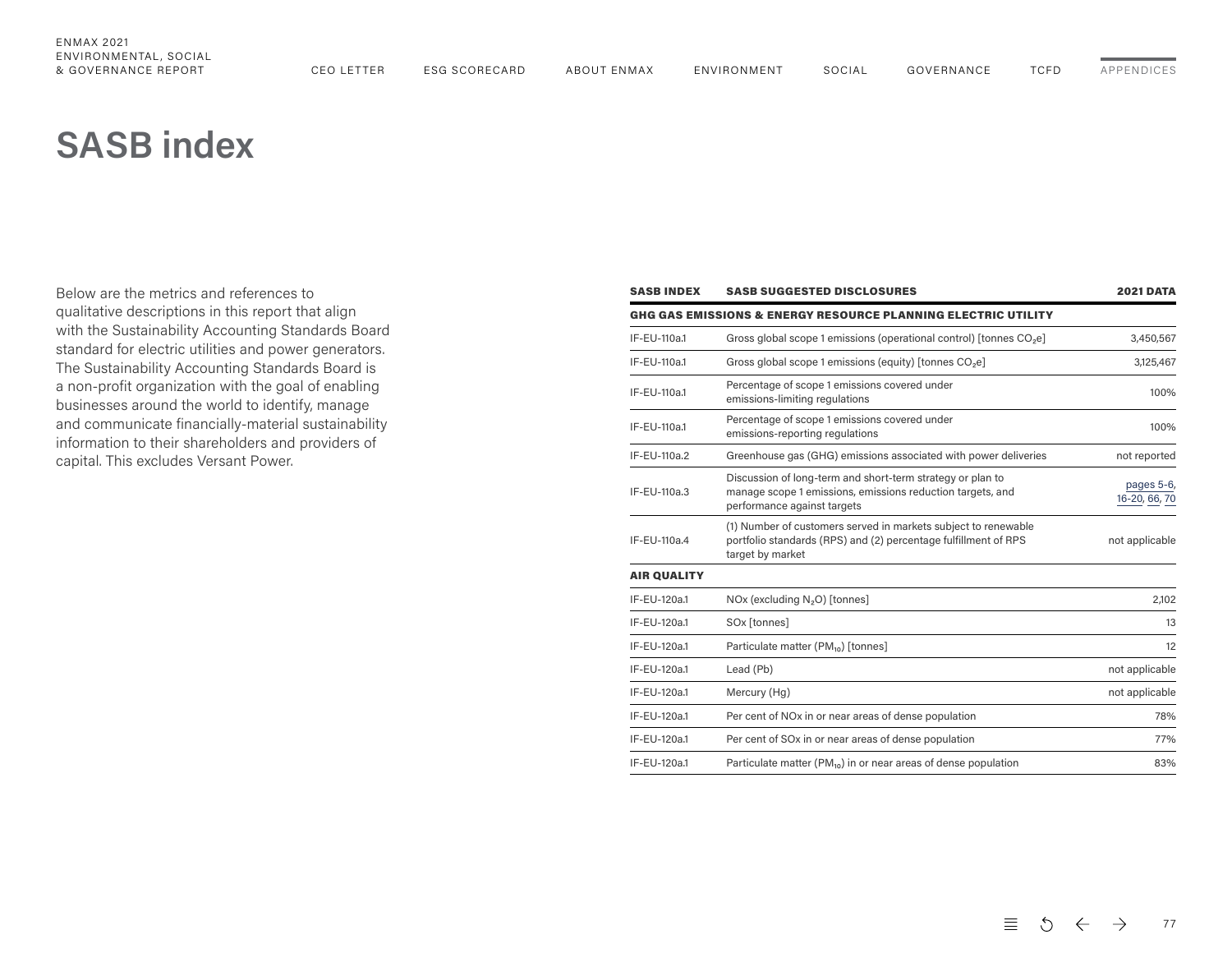|                 | WATER MANAGEMENT                                                                                                                                      |                             |  |  |  |  |  |
|-----------------|-------------------------------------------------------------------------------------------------------------------------------------------------------|-----------------------------|--|--|--|--|--|
|                 | Total water withdrawn (fresh and non-fresh) [million m <sup>3</sup> ]                                                                                 | F-EU-140a.1                 |  |  |  |  |  |
| 30%             | Percentage of water withdrawn that is fresh                                                                                                           | F-EU-140a.1                 |  |  |  |  |  |
|                 | Total water consumed [million m <sup>3</sup> ]                                                                                                        | F-EU-140a.1                 |  |  |  |  |  |
| not reported    | Percentage of water withdrawn and consumer in regions with<br>High or Extremely High Baseline Water Stress                                            | F-EU-140a.1                 |  |  |  |  |  |
| not reported    | Number of incidents of non-compliance associated with water<br>quantity and/or quality permits, standards, and regulations                            | IF-EU-140a.2                |  |  |  |  |  |
| page 27         | Description of water management risks and discussion of<br>strategies and practices to mitigate those risks                                           | IF-EU-140a.3                |  |  |  |  |  |
|                 |                                                                                                                                                       | <b>COAL ASH MANAGEMENT</b>  |  |  |  |  |  |
| not applicable  | Amount of coal combustion residuals (CCR) generated,<br>percentage recycled                                                                           | IF-EU-150a.1                |  |  |  |  |  |
| not applicable  | Total number of coal combustion residual (CCR) impoundments,<br>broken down by hazard potential classification and structural<br>integrity assessment | IF-EU-150a.2                |  |  |  |  |  |
|                 |                                                                                                                                                       | <b>ENERGY AFFORDABILITY</b> |  |  |  |  |  |
| not reported    | Average retail electric rate for (1) residential, (2) commercial,<br>and (3) industrial customers                                                     | IF-EU-240a.1                |  |  |  |  |  |
| pages 50-51     | Discussion of engagement processes to manage risks and<br>opportunities associated with community interests                                           | IF-EU-240a.2                |  |  |  |  |  |
| 14,01811        | Number of residential customer electric disconnections<br>for nonpayment                                                                              | IF-EU-240a.3                |  |  |  |  |  |
| 82%             | Percentage of customers reconnected (not necessarily<br>within 30 days)                                                                               | IF-EU-240a.3                |  |  |  |  |  |
| pages 11, 44-49 | Discussion of impact of external factors on customer affordability of<br>electricity, including the economic conditions of the service territory      | IF-EU-240a.4                |  |  |  |  |  |

SASB INDEX SASB SUGGESTED DISCLOSURES 2021 DATA

| <b>SASB INDEX</b>      | <b>SASB SUGGESTED DISCLOSURES</b>                                                                                                                    | <b>2021 DATA</b> |
|------------------------|------------------------------------------------------------------------------------------------------------------------------------------------------|------------------|
|                        | <b>WORKFORCE HEALTH &amp; SAFETY</b>                                                                                                                 |                  |
| IF-EU-320a.1           | Total recordable incident rate (TRIR)                                                                                                                | 0.74             |
| IF-EU-320a.1           | <b>Fatalities</b>                                                                                                                                    | 0                |
| IF-EU-320a.1           | Near misses (serious)                                                                                                                                | 12               |
|                        | <b>END-USE EFFICIENCY &amp; DEMAND</b>                                                                                                               |                  |
| IF-EU-420a.1           | Percentage of electric utility revenues from rate structures<br>that (1) are decoupled and (2) contain a lost revenue adjustment<br>mechanism (LRAM) | not applicable   |
| IF-EU-420a.2           | Percentage of electric load served by smart grid technology                                                                                          | not reported     |
| IF-EU-420a.3           | Customer electricity savings from efficiency measures, by market                                                                                     | not reported     |
|                        | <b>NUCLEAR SAFETY &amp; ENERGY MANAGEMENT</b>                                                                                                        |                  |
| IF-EU-540a.1           | Total number of nuclear power units, broken down by U.S.<br>Nuclear Regulatory Commission (NRC) Action Matrix Column                                 | not applicable   |
| IF-EU-540a.2           | Description of efforts to manage nuclear safety and<br>emergency preparedness                                                                        | not applicable   |
| <b>GRID RESILIENCY</b> |                                                                                                                                                      |                  |
| IF-EU-550a.1           | Number of incidents of non-compliance with physical<br>standards or regulations                                                                      | not reported     |
| IF-EU-550a.1           | Number of incidents of non-compliance with cybersecurity<br>standards or regulations                                                                 | not reported     |
| IF-EU-550a.2           | System Average Interruption Duration Index (SAIDI) [hours]                                                                                           | 0.53             |
| IF-EU-550a.2           | System Average Interruption Frequency Index (SAIFI)<br>[number of interruptions per customer]                                                        | 0.62             |
| IF-EU-550a.2           | Customer Average Interruption Duration Index (CAIDI),<br>inclusive of major event days                                                               | not reported     |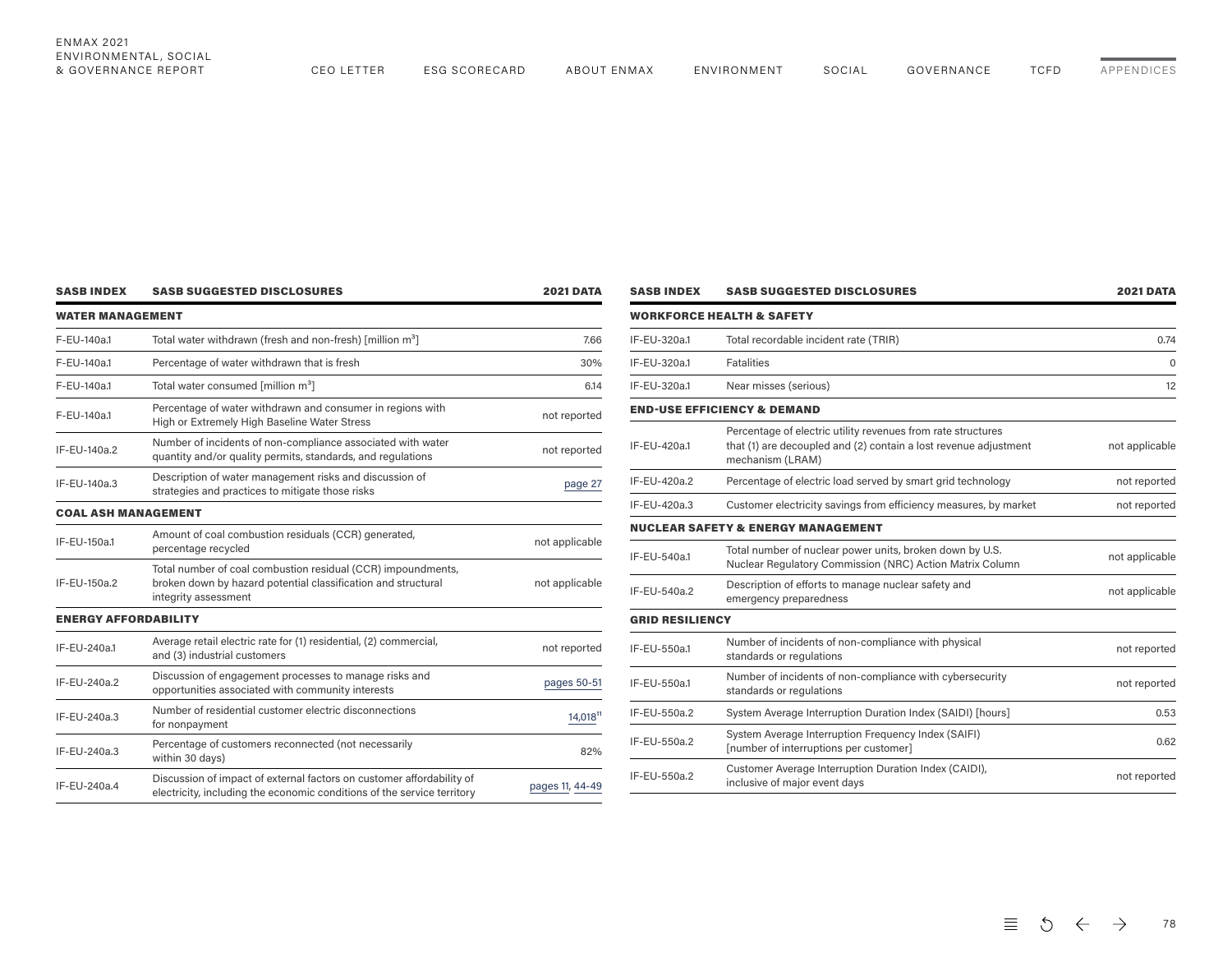# <span id="page-8-0"></span>**GRI index**

This report references the GRI Standards but has not fulfilled all the requirements to be "in accordance". The index below lists key performance indicators and qualitative disclosures as suggested by the GRI Standards. We provide information related to our management approach for each of our material topics in the body of this report.

#### Notes:

<sup>1</sup> Although ENMAX has not formally adopted the precautionary principle, our consistent implementation of safety and environmental standards demonstrates a commitment to proactively identify and prevent or mitigate negative impacts.

² When noted, data excludes Versant Power or is provided separately.

| <b>GENERAL DISCLOSURES</b> |                                                                                 | <b>PAGE</b>          |
|----------------------------|---------------------------------------------------------------------------------|----------------------|
| $102 - 1$                  | Company name                                                                    | $\overline{10}$      |
| $102 - 2$                  | Primary brands, products, and services                                          | $10 - 11$            |
| $102 - 3$                  | Headquarters                                                                    | $\frac{10}{1}$       |
| $102 - 4$                  | Locations                                                                       | 12                   |
| $102 - 5$                  | Legal form                                                                      | $\frac{53}{2}$       |
| $102 - 6$                  | Markets served                                                                  | $11 - 12$            |
| $102 - 7$                  | Scale of the company                                                            | $11 - 12$            |
| $102 - 8$                  | Employee numbers                                                                | 76                   |
| 102-10                     | Changes to company or supply chain                                              | <b>Annual Report</b> |
| 102-11                     | Precautionary principle or approach                                             | Note 1               |
| 102-14                     | CEO message                                                                     | $\frac{3}{1}$        |
| 102-16                     | Values, principles, and norms of behaviours                                     | 10, 54               |
| 102-18                     | Governance structure, board committees                                          | 55                   |
| 102-40                     | List of stakeholder groups                                                      | 50                   |
| 102-41                     | Collective bargaining agreements                                                | $\frac{43}{1}$       |
| 102-43                     | Approach to stakeholder engagement                                              | $50 - 51$            |
| 102-45                     | Does this report reflect the same entities included in<br>financial statements? | Note 2               |
| 102-46                     | Process to determine report content                                             | $\frac{14}{1}$       |
| 102-47                     | Material topics and their boundaries                                            | 14                   |
| 102-48                     | Restatement of information from previous reports                                | $\stackrel{72}{=}$   |
| 102-49                     | Changes in reporting                                                            | $\frac{13}{1}$       |
| 102-50                     | Reporting period                                                                | $\frac{13}{1}$       |
| 102-51                     | Most recent sustainability/ESG report                                           | 2020 ESG report      |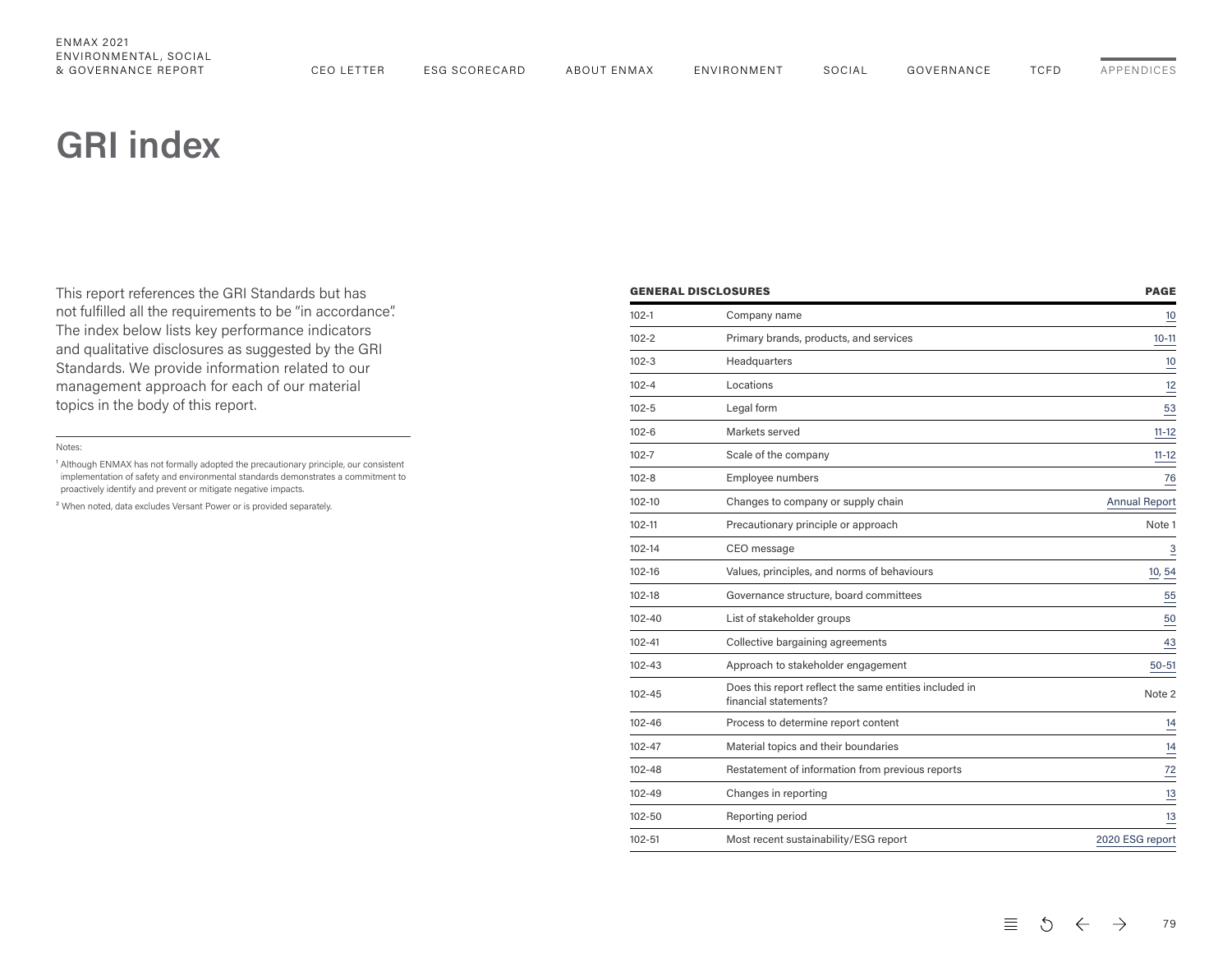[APPENDICES](#page-0-0)

| <b>GENERAL DISCLOSURES CONT'D</b> |                                      | <b>PAGE</b>                  |
|-----------------------------------|--------------------------------------|------------------------------|
| 102-52                            | Reporting cycle                      | Annual                       |
| 102-54                            | Claims of reporting according to GRI | In reference, 79             |
| 102-55                            | <b>GRI</b> content index             | 79                           |
| 102-56                            | External assurance                   | No external<br>assurance, 13 |

| <b>TOPIC-SPECIFIC DISCLOSURES CONT'D</b> |                                                              | <b>PAGE</b>    |
|------------------------------------------|--------------------------------------------------------------|----------------|
| <b>SOCIAL</b>                            |                                                              |                |
| 103                                      | Occupational safety, management approach                     | $32 - 35$      |
| $401 - 1$                                | New employee hires and employee turnover                     | 74             |
| $403 - 1$                                | Occupational health and safety management system             | $32 - 35$      |
| $403 - 9$                                | Work-related injury rates and fatalities                     | 33, 74         |
| $403 - 6$                                | Promotion of worker health                                   | $\frac{39}{5}$ |
| $404 - 2$                                | Programs for upgrading employee skills/transition assistance | $41 - 42$      |
| $415 - 1$                                | Diversity of governance bodies and employees                 | 37-40, 53      |
|                                          |                                                              |                |

| <b>TOPIC-SPECIFIC DISCLOSURES</b> | <b>PAGE</b> |
|-----------------------------------|-------------|

| <b>GOVERNANCE</b>  |                                                                                    |                 |
|--------------------|------------------------------------------------------------------------------------|-----------------|
| 103                | Ethics and compliance, management approach                                         | $\frac{54}{1}$  |
| $205 - 2$          | Communication and training about ethics/anti-corruption<br>policies and procedures | $\frac{54}{1}$  |
| <b>ENVIRONMENT</b> |                                                                                    |                 |
| 103                | GHG emissions, management approach                                                 | $16 - 20$       |
| 103                | Air emissions, management approach                                                 | $\frac{28}{1}$  |
| 103                | Water, management approach                                                         | $\overline{27}$ |
| $303 - 2$          | Management of water discharge-related impacts                                      | 27              |
| $303 - 3$          | Water withdrawal, by source                                                        | 27, 74          |
| $303 - 5$          | Water consumption                                                                  | 27, 74          |
| $305 - 1$          | Direct (scope 1) GHG emissions                                                     | 72-73           |
| $305 - 2$          | Energy indirect (scope 2) GHG emissions                                            | $\frac{72}{1}$  |
| $305 - 4$          | GHG emissions intensity                                                            | $\frac{72}{1}$  |
| $305 - 7$          | Nitrogen oxides (NOx), sulfur oxides (SOx), and other<br>significant air emissions | 28,73           |
| $306 - 3$          | Significant spills                                                                 | 74              |
|                    |                                                                                    |                 |

 $\equiv$  5  $\leftarrow$   $\rightarrow$ 80